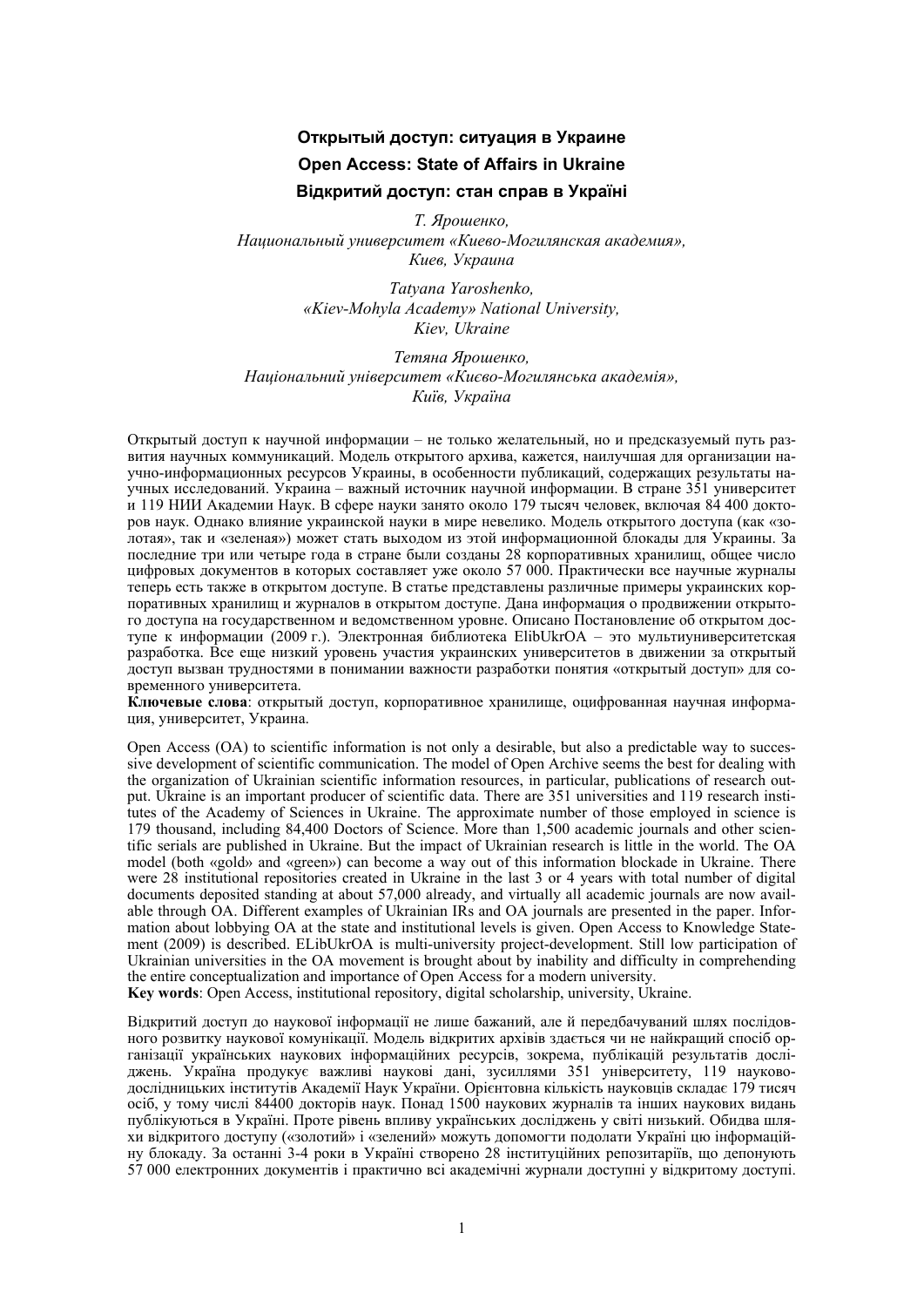Розглядаються різні приклади українських інституційних депозитаріїв і журналів відкритого доступу. Надано інформацію про лобіювання відкритого доступу на державному та інституційному рівні. ELibUkrOA **–** мультидисциплінарний відкритий електронний архів. Проте українські вузи демонструють низьку активність через відсутність розуміння значимості відкритого доступу. **Ключові слова:** відкритий доступ, інституційні депозитарії, цифрова освіта, університет, Україна.

The World Wide Web has enabled researchers to make their research results available to anyone, anywhere, at any time. This is known as Open Access (OA). In the 9 years since the launch of the Budapest Open Access Initiative in February 2002, one of the most outstanding developments in the scholarly communications landscape has been the increase of interest in open access. For some time, librarians at institutions of higher education around the world have been leading the effort to improve the system of scholarly publishing by advocating for open access. They are educating faculty authors on intellectual property rights and negotiating with publishers for more library-friendly subscription models.

One of the major barriers for scholars and researchers in universities is the lack of access to the current literature in their subject, much of which may be published in journals that have high annual subscription rates and thus are too expensive for many libraries. E.g., an average Ukrainian university has access to fewer than 20-50 print foreign journals. The open access movement addresses this barrier by arguing for the «free availability of literature on the public internet, permitting any users to read, download, copy, distribute, print, search, or link to the full texts of these articles, crawl them for indexing, pass them as data to software, or use them for any other lawful purpose, without financial, legal, or technical barriers other than those [i](#page-5-0)nseparable from gaining access to the internet itselfs<sup>i</sup>.

Today's research and scholarship are data- and information-intensive, distributed, interdisciplinary, and collaborative. Open access (in the form of both self-archiving and open access journals) is regularly discussed and debated at an institutional-level, within research-funding bodies, nationally, and internationally. The debate has moved out of the library and publisher communities to take a more central place in discussions on the 'knowledge economy', return on investment in research, and the nature of e-science. We have seen an increasing acknowledgement of the relationship between investment in Research and Development, access to knowledge, technology transfer, and wealth creation. Open Access to scientific information is not only desirable, but also is the inevitable way to subsequent development of scientific communication.

Open Access is of special importance for Universities, as Open Access means that research has much more impact than before, and universities and research institutions benefit from the cumulative effect of their authors' increased impact. Every university that produces research should have a publishing strategy. Those familiar with Open Access understand the benefits that flow from providing enhanced access to scholarly journal articles. They also understand that a well-designed institutional research access policy can bring scholarly outputs to the attention of new audiences around the world without disrupting any of the foundations of scholarly communication – such as peer review, academic freedom, or the sustainability of scholarly societies and their publications. However, many faculty members and administrators are still unfamiliar with the specifics of Open Access. Timely, accurate information about the motivations and mechanics of an open-access policy and how it would operate in connection with faculty publishing practices is of crucial importance to anyone about to embark on this path.

Understanding the significance of the Open Access is important for Ukraine. The model of OA seems to be greatest to deal with the organization of domestic scientific information resources, in particular, research output. Ukraine is an important producer of scientific data: there are 904 higher educational establishments, including 351 Universities, 119 research institutes of the Academy of Science of Ukraine. The approximate number of those employed in science is 179 thousand , including 84,400 Doctors of Science. More than 1,500 academic journals and other scientific serials are published in Ukraine, containing more than 170,000articles each year. But the circulation of these print journals rarely exceed 150-200 copies, and mechanisms of their distribution are unfathomable and perplexing. 90 per cent of these publications are only in Ukrainian and they do not even have abstracts in English. Only few Ukrainian academic journals have an impact factor and are included in international systems, such as ISI/Thompson and Scopus. That is why all of the scientific achievements of Ukraine are available to rest of the world at an annual rate of about 1500-2000 articles, and that is why citation index scores for Ukrainian scholars are so low.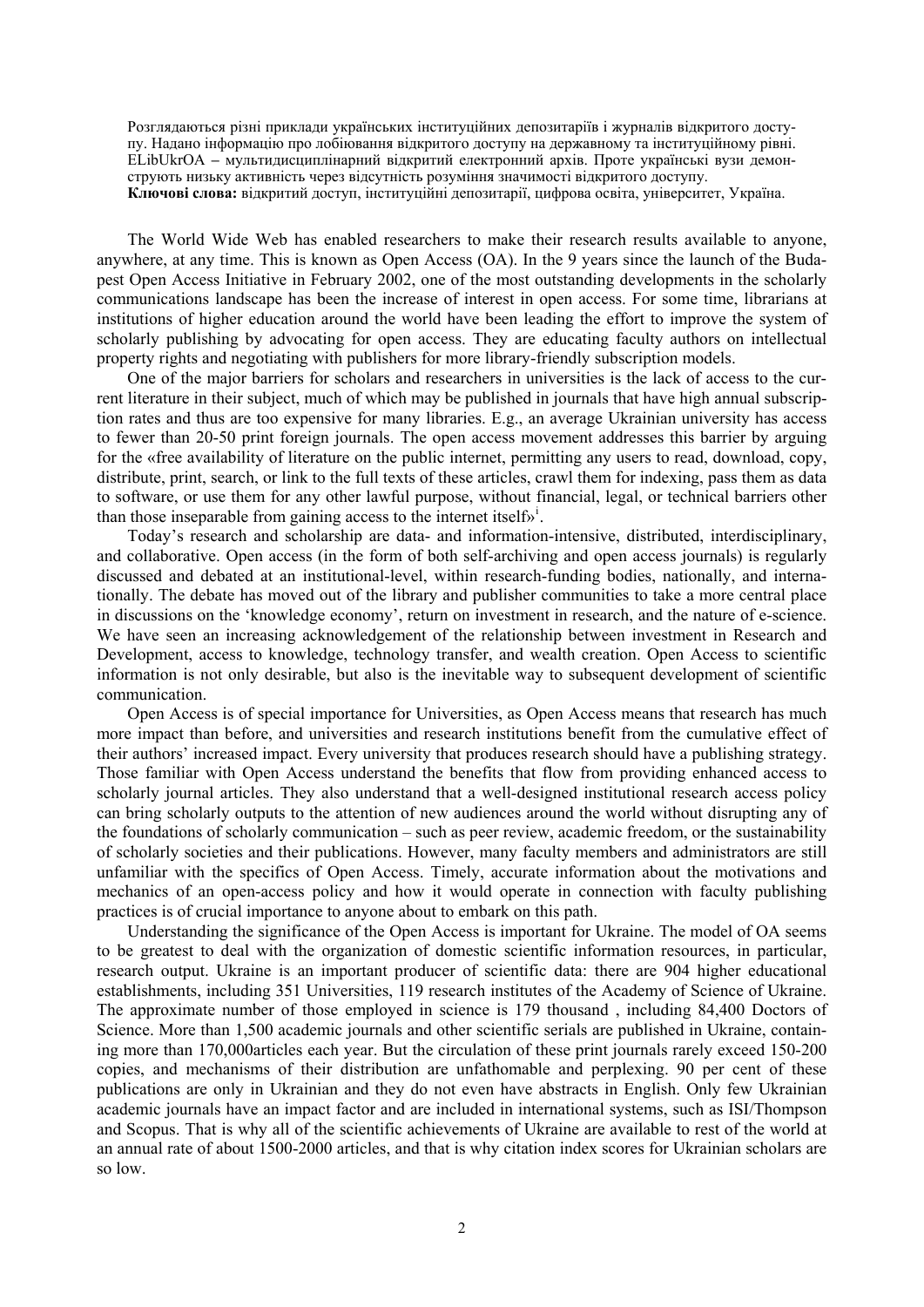Therefore, the projects of Open Access can become an outlet in this almost complete information blockade for Ukraine. We have achieved a lot by lobbying OA in Ukraine. Mainly, at the national level: The Parliament of Ukraine (Verkhovna Rada) in 2007 proposed-multi-institutional-mandate (Law of Ukraine "On the principles of Developing Information Society in Ukraine in 2007-2015") where mentioned: open access to research outputs created with the funding from the state budget of Ukraine<sup>n</sup> OA is supported by professional communities also. More than 150 Ukrainian University librarians endorsed the Open Access to Knowledge statement on May 21, 2009 at the International conference in Sevastopol. This mandate is similar to others in the world of  $OA^{iii}$  $OA^{iii}$  $OA^{iii}$ :

«We support open access to knowledge and strategies on developing open institutional repositories and open access journals published by the Universities....We ask the government to support open access to research information especially when the research is funded from the state budget of Ukraine, as well as to support open access to research data and cultural heritage. We ask the researchers to support open access and self-archive research papers, reports, dissertations, educational materials, etc., in open institutional repositories and publish articles in open access journals. We ask the researchers to retain copyright. We ask the Universities and research institutions to implement open access policies and strategies, provide open access to the full-text peer-reviews research outputs produced by the faculty and staff....We ask to launch and develop open institutional repositories and open access journals.. We ask the academic journal publishers … to allow self-archiving of the postprints, request only the rights needed to publish an article, cancel or shorten the embargo periods and provide the published versions of the articles to the relevant open institutional repositories. We ask the university libraries to promote open access to research information among the research community, faculty and individual researchers. To launch and develop open institutional repositories to provide open access to the research materials and to raise the University profile, provide long-term preservation for the research publications. Repositories should follow DRIVER and other relevant recommendations, be OAI-PNH compliant and interoperable to allow the best possible global searching facilities." Open access to research information was included in the Olvia Declaration of the Universities in Ukraine: Academic Freedom, University Autonomy, Science and Education for Sustainable Development endorsed by 26 rectors at Olvia Forum 2009 (June, 12, 2009).

28 Intuitional Repositories have already been created in Ukraine within the last 3–4 years, including 22 at Un[iv](#page-5-3)ersities. According to the January 2011 top-rated repositories iv, among the leaders the following ones (the first column describes the repositories' rank among 1184 world repositories:

| 406  | Kharkov National Academy of Municipal Economy Repository                      |
|------|-------------------------------------------------------------------------------|
| 421  | Zhytomyr State University Library                                             |
| 630  | Institute of Biology of Southern Seas E-Repository                            |
| 642  | Electronic Kharkiv National University Institutional Repository               |
| 726  | National Academy of Sciences of Ukraine Institute of Software Systems ePrints |
| 758  | Electronic Kyiv-Mohyla Academy Institutional Repository                       |
| 882  | Electronic Archive Ternopil State Ivan Puluj Technical University             |
| 1066 | Odessa I.I. Mechnikov National University Repository                          |

Among the most active Universities of Ukraine, which create the projects of open access, National University «Kyiv-Mohyla Academy», where you may find in the open access both scientific serials,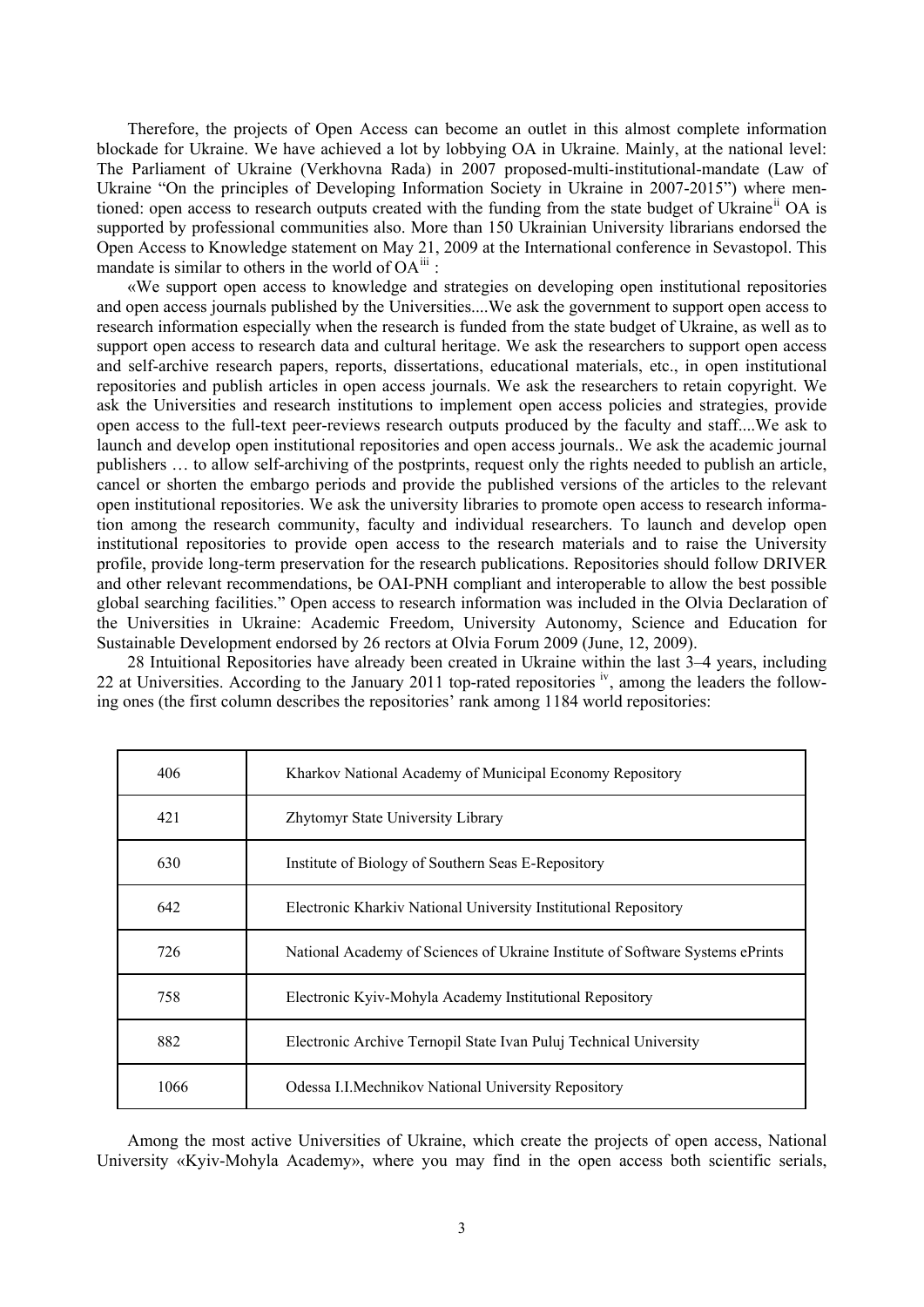«Scientific Papers of NaUKMA» and «Magisterium», and the open electronic archive which has been created, eKMAIR<sup>V</sup>. There is an International repository, CEEMaR (Central and Eastern European Marine Repository)<sup>[vi](#page-5-5)</sup> from the Institute of Biology of the Southern Seas (IBSS), which is a thematic digital repository covering marine, brackish and freshwater environments and providing access to papers produced by the staff of the ECET institutes in Bulgaria, Poland, Russia and Ukraine.

The open access policy adopted by Ternopil State Ivan Pul'uj Technical University<sup>[vii](#page-5-6)</sup> (TSTU) mandates that all published journal articles and conference papers be deposited in the Electronic Archive of TSTU (ELARTU), if there are no legal objections by publishers. ELARTU also encourages and fully supports self-archiving of other research output produced by scientists and students of the university as well as other members of the scientific community. A similar mandate is in effect at Kharkiv National University. Unfortunately other universities implement such mandates less actively and only as voluntary (researchers make their work open access in the institutional repository, only recommendation).

The majority of deposits in Ukrainian repositories are scientific articles. There are also, however, significant numbers of dissertations, monographs, textbooks, educational materials, students' papers, images, presentations, datasets etc. Kharkiv National Academy of Municipal Economy<sup>[viii](#page-5-7)</sup>, for example, integrates its repository to a MOODLE learning management system platform, that is why here there are lots of education materials, textbooks, even students outputs, images, etc. It is also the biggest repository with more than 20 thousand deposits .

Ukrainian harvester<sup>[ix](#page-5-8)</sup> started 2 years ago (as a Zhytomyr Ivan Franko State University initiative and there are more than 57 thousand Ukrainian scientific publications in OA now. The most dimensioned project of the OA in Ukraine is «The Scientific Periodicals of Ukraine"<sup>'[x](#page-5-9)</sup> portal, which was launched in 2009 by the Vernadsky National Library of Ukraine. A special mandate of the National Academy of Science of Ukraine expects journals to provide the Vernadsky Library e-versions of each issue and that the library will post it on its website for free and provides open access to it. Accordingly, by the end of March 2011, 1596 journals, most with 2 years back files, were posted at the portal. The access model is negotiated with intellectual property owners, in particular the embargo period may last from 6 months to two years. But the embargo period is established for 23 journals only. The usage statistics of the portal 300- 400 thousand downloads daily! 17 titles of the Ukrainian OA journals are already incorporated in the Directory of Open Access Journals (DOAJ) as well.

The ELibUkr (Electronic Library of Ukraine: Knowledge Canters in Universities of Ukraine) project was established in 2008 at the initiative of Kyiv Mohyla Foundation, an American charitable foundation that supports the development of higher education in Ukraine, with the collaboration of 3 Ukrainian universities: National University of Kyiv Mohyla Academy, [Yuriy Fedkovych Chernivtsi National](http://www.chnu.edu.ua/index.php?page=en)  [University,](http://www.chnu.edu.ua/index.php?page=en) and [V.Karazin National Kharkiv University, a](http://www.univer.kharkov.ua/en/)nd Northwestern University (US). Financial support is made available from the [U.S. Agency for International Development](http://www.usaid.gov/about_usaid/) (USAID) Mission to Ukraine, the Kyiv-Mohyla Foundation of America and the university participants of the ELibUkr Project, along with individual grants to subscribe to some specific resources. The consortium' project already includes 15 universities from Ukraine. The project 's core tasks are:

• access to global scientific resources (53 data bases were licensed for 2 years);

• recourses<sup>[xi](#page-5-10)</sup> single access portal was created<sup>[xii](#page-5-11)</sup>. There is also a recourses management centre  $-$  A-Z list (CUFTS FOSS). The portal anticipates remote access for registered users, using of Shibboleth and Easy Proxy).

access to OA scientific recourses, the selected and organized (106 OA data bases);

More than 124,000 students and 12,000 faculty members uploaded almost 200,000 articles from different e-recourses last year. More than 600 trainings and information literacy instruction sessions were organized during this time also.

A second, but not less significant, part of ELibUkr is to ensure the widest possible dissemination of Ukrainian research output. That is why we stimulate each university – consortium participants to create and develop Institutional Repositories (7 have been created in the last two years). We also understand that the process of creating repositories in each Ukrainian university will take longer and because of that the Multiuniversity Open Archive – ELibUkr-OA<sup>[xiii](#page-5-12)</sup> was created in 2010 as an ELibUkr' project initiative. The purpose of this project is to provide access for scholars at Ukrainian universities or other academic institutions, which don't yet support their own IR. ELibUkrOA has a deposit service and a redirect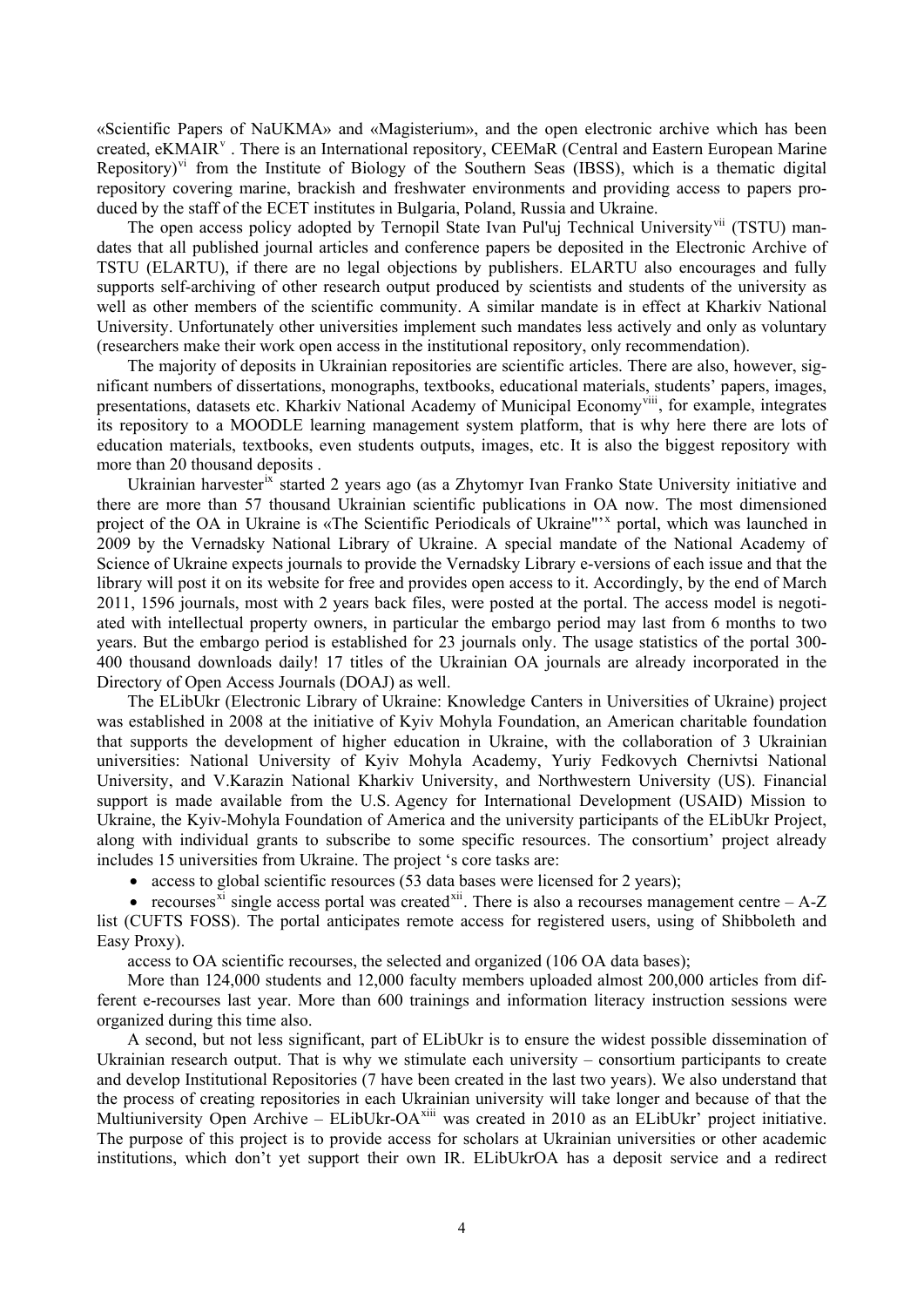service.. Now about 567 deposits from 52 scholars of 30 scientific institutions are already in this repository. Usage statistics for the last 6 months are 25,448.

The general view for OA in Ukraine is, of course, positive. The first repositories were created only 3- 4 years ago. Now they number 28. This is strong growth. The total number of documents in all repositories of Ukraine, however, is about 57 000, which is an average of only 2000+ documents in each. Daily average deposit is disappointingly low.

The main reasons for this are

- lack of administration support,
- researchers' unawareness of the benefits of OA, especially OA repositories,

• the effort, required to deposit, and the possibility that some faculty are already self-archiving on their own, or to departmental website, and do not see the advantage in depositing into a repository.

• a lack of qualitative indicators of informatization of the universities;

 for the majority of Ukrainian scholars, computers are still mainly typing machines and tools of reading–writing e-mails

- a lack of technical capacities in the universities.
- badly implemented policies of IR creation,
- unclear motives and mechanisms for consortium scientists to self-archive their own publications,
- no clear policy for intellectual property rights.

So, despite some clear successes we need to point out the currently low activity of Ukrainian universities in the OA movement and the difficulty in understanding the total concept and importance of Open Access for all contemporary universities. We are certain that OA is essential, important and real for our country. Librarians of Ukraine, as well as librarians all over the world, play an important and active role in creating a new world informational infrastructure – a knowledge society where OA is a main underpinning.